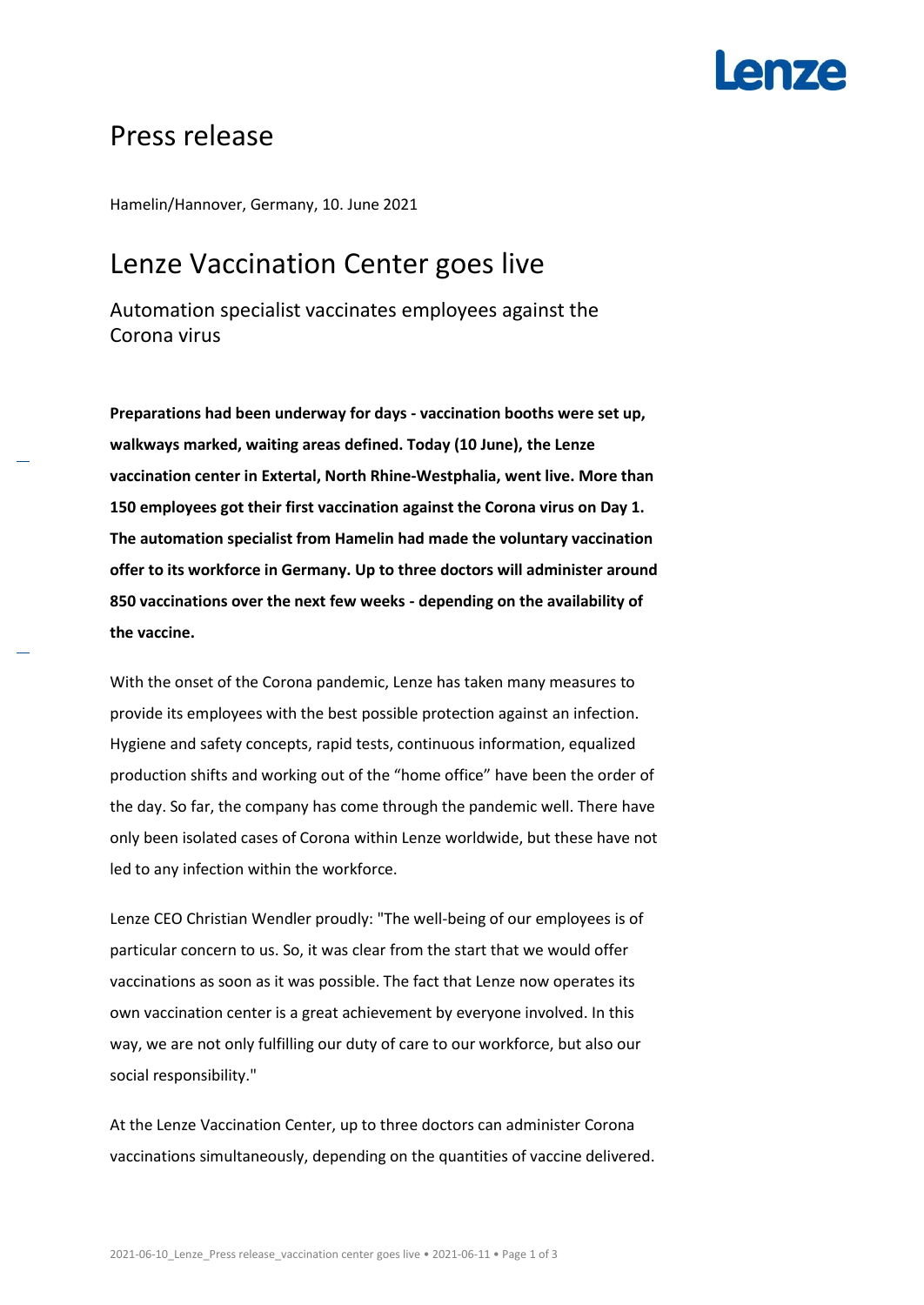# **Lenze**

On the first day of vaccination, around 20 percent of the registered employees received their jabs. Dr. Thomas Keller, Head of Environment, Health and Safety at Lenze, looks back: "After many weeks of planning and organization, we are so pleased with the very positive outcome of the first vaccination day. We are now hoping for a speedy delivery of the next vaccination doses so that we can offer our colleagues an appointment as soon as possible. The capacities in the vaccination center are far from exhausted."

Dr. Stefan Gansweid, Lenze company physician, adds, "All of us here at the Lenze Vaccination Center are in good spirits that we will be able to help many employees receive a Corona vaccination in the coming weeks. The comprehensive information provided to the workforce in advance ensured a smooth process today, so that we have made rapid progress. The mood among the team and the people to be vaccinated was good."

In addition to its permanent employees, Lenze also offered vaccinations to its temporary workers and external service providers early on in the vaccination process. In five to six weeks, the second vaccinations will begin. The automation specialist hopes that all initial vaccinations will have been given by then. Depending on how the situation develops further, even family members of the workforce could then possibly come to Lenze for their vaccination.

### Caption:

(from left to right) Ralf Klemme, Director HR, Christian Wendler, CEO, Dr. Stefan Gansweid, Company Physician, Tanja Knese, Corporate Communications Manager, and Dr. Thomas Keller, Head of Environment, Health and Safety in front of the Lenze Vaccination Center in Extertal.